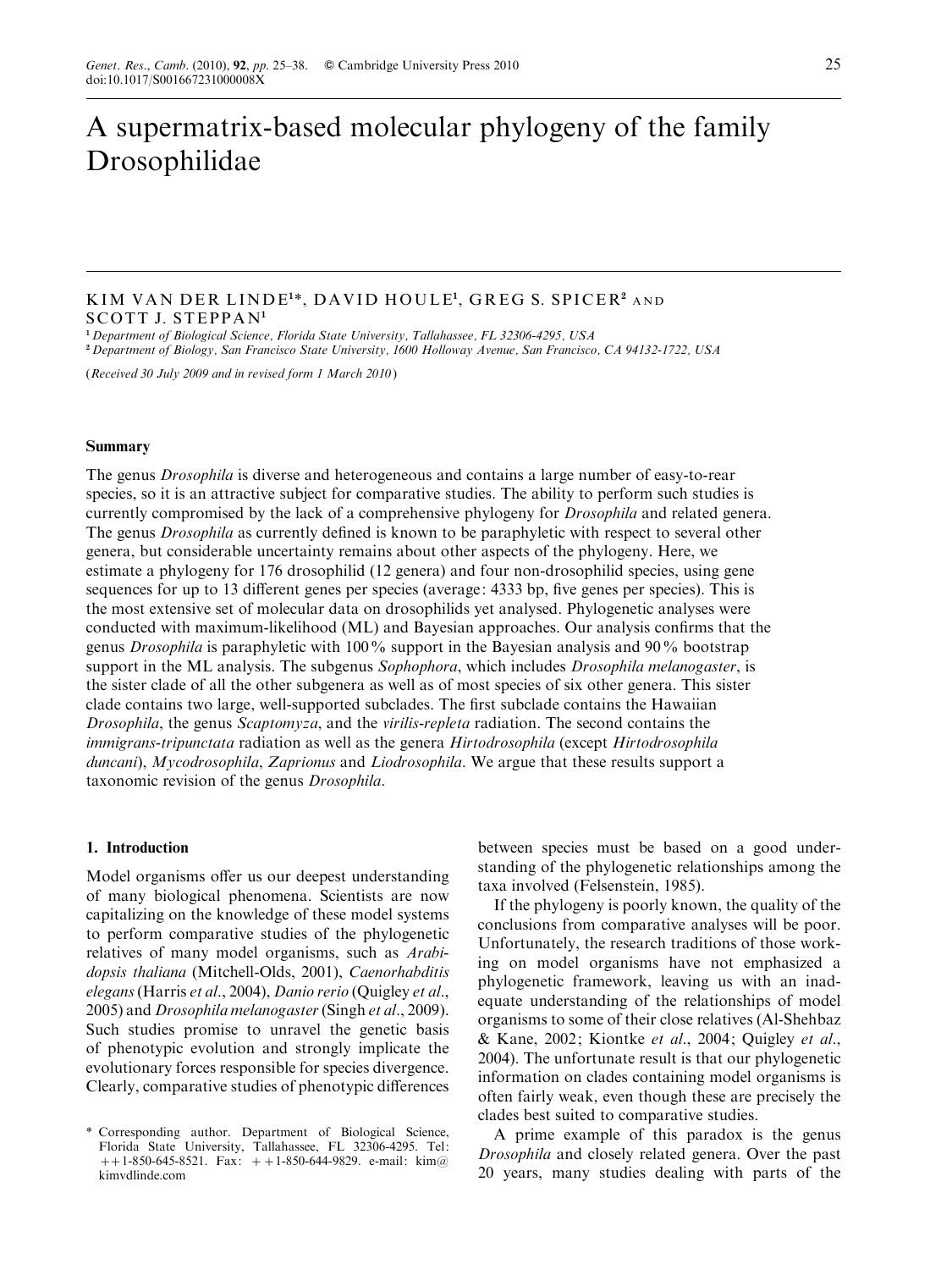| Partition | Parameter |       |       |       |                       |                       |                       |                       |                       |                       |          |
|-----------|-----------|-------|-------|-------|-----------------------|-----------------------|-----------------------|-----------------------|-----------------------|-----------------------|----------|
|           | A         |       | G     | T     | $A \leftrightarrow C$ | $A \leftrightarrow G$ | $A \leftrightarrow T$ | $C \leftrightarrow G$ | $C \leftrightarrow T$ | $G \leftrightarrow T$ | $\alpha$ |
| nuc 1st   | 0.268     | 0.207 | 0.347 | 0.177 | 1.401                 | 1.634                 | 1.254                 | 0.665                 | 4.033                 |                       | 0.364    |
| nuc 2nd   | 0.283     | 0.244 | 0.205 | 0.268 | 1.766                 | 2.917                 | 0.973                 | 2.284                 | 3.542                 |                       | 0.299    |
| nuc 3rd   | 0.132     | 0.368 | 0.275 | 0.225 | 4.979                 | 13.403                | 7.225                 | 2.077                 | 12.609                |                       | 0.964    |
| mt 1st    | 0.272     | 0.164 | 0.256 | 0.309 | 0.416                 | 3.232                 | 1.539                 | 0.493                 | 77.898                |                       | 0.173    |
| mt 2nd    | 0.227     | 0.223 | 0.151 | 0.399 | 1.661                 | 2.587                 | 0.819                 | 1.527                 | 1.029                 |                       | 0.125    |
| mt 3rd    | 0.436     | 0.068 | 0.029 | 0.466 | 1.638                 | 277.252               | 6.260                 | 29.226                | 344.918               |                       | 0.388    |
| 16S       | 0.363     | 0.161 | 0.126 | 0.351 | 0.153                 | 0.929                 | 1.880                 | 0.657                 | 1.835                 |                       | 0.195    |
| 28S       | 0.317     | 0.164 | 0.204 | 0.315 | 0.854                 | 2.448                 | 2.726                 | 0.315                 | 2.401                 |                       | 0.192    |
| tRNA      | 0.314     | 0.188 | 0.180 | 0.319 | 0.914                 | 5.416                 | 3.429                 | 0.602                 | 2.087                 |                       | 0.494    |

Table 1. ML estimates of parameter values for each data partition under the  $GTR+\Gamma$  model

Parameter values include the base frequencies and the instantaneous substitution rates between nucleotides. The  $G \rightarrow T$  is set to 1.0 by default.  $\alpha$  is the value of the shape parameter for the  $\Gamma$  distribution describing among-site rate variation. Data partitions include the codon positions for protein coding regions of each genome (nuclear, 'nuc'; mitochondrial, 'mt'). Values were calculated by RAxML as described in the text. Particular values of note include the very strong AT bias in mt 3rd positions in contrast to the GC bias in nuc 3rd positions, much less even substitution rates at 3rd positions of both genomes, and the weak transition/transversion ratio in 16S.

Drosophila phylogeny have been published (for an overview, see van der Linde & Houle, 2008), but surprisingly few have adequately addressed the phylogenetic relationships among the subgenera of Drosophila in the context of the various closely related genera. Consequently, even a cursory examination of the literature reveals that many aspects of drosophilid phylogeny are controversial or poorly studied (Ashburner et al., 2005; Markow & O'Grady, 2006).

Grimaldi's (1990) phylogeny based on morphological characters is the most recent comprehensive family wide treatment. An important competing phylogenetic hypothesis is that of Throckmorton (1975), which differs from it in many respects. Throckmorton's work was clearly based on many sources of evidence (e.g. Throckmorton, 1962, 1965, 1966); unfortunately, he did not use explicit and reproducible methods. More recently, many phylogenetic hypotheses based on molecular data have been published (see Table 1, van der Linde & Houle, 2008, for the most important studies). The best of these have emphasized clades well below the genus level or have been based on small numbers of genes. Figure 1 shows the combination of gene numbers and species numbers in other phylogenetic studies using molecular data. Some aspects of the phylogeny, such as relationships within the melanogaster species subgroup (see Coyne et al., 2004), now seem robustly supported by analysis of large sets of molecular data. At the same time, the results from other studies show that various clades within the phylogeny differ in many key respects.

The underlying source of this lack of consensus is that the available data are fragmentary. Taxon sampling of this very large group has been haphazard, and a few studies sequence more than a small number of genes. The result is that the sequence available for a pair of closely related species is likely to come from



Fig. 1. Overview of average number of genes per species and number of species included in previous studies compared with those in our study. Black dot: our study; grey dots: studies limited to a single genus or Drosophila subgenus or major clade within the subgenus *Drosophila* (e.g. immigrans-tripunctata radiation, virilis-repleta radiation and Hawaiian Drosophila); white dots: studies covering at least two genera and/or Drosophila subgenera and/or major clades of the subgenus Drosophila.

different genes, making meaningful phylogenetic analyses difficult. We refer to this situation as a lack of overlap.

In this situation, phylogenetic hypotheses can be generated through a supertree analysis of published results (see, e.g. Bininda-Emonds et al., 2002; Bininda-Emonds, 2004). Our supertree analysis and review covering Drosophila and its closely related genera (van der Linde & Houle, 2008) resulted in a generally well-resolved tree and clearly showed that the genus Drosophila as currently defined is paraphyletic with respect to various genera (e.g. Scaptomyza, Hirtodrosophila, Samoaia and Zaprionus) placed within it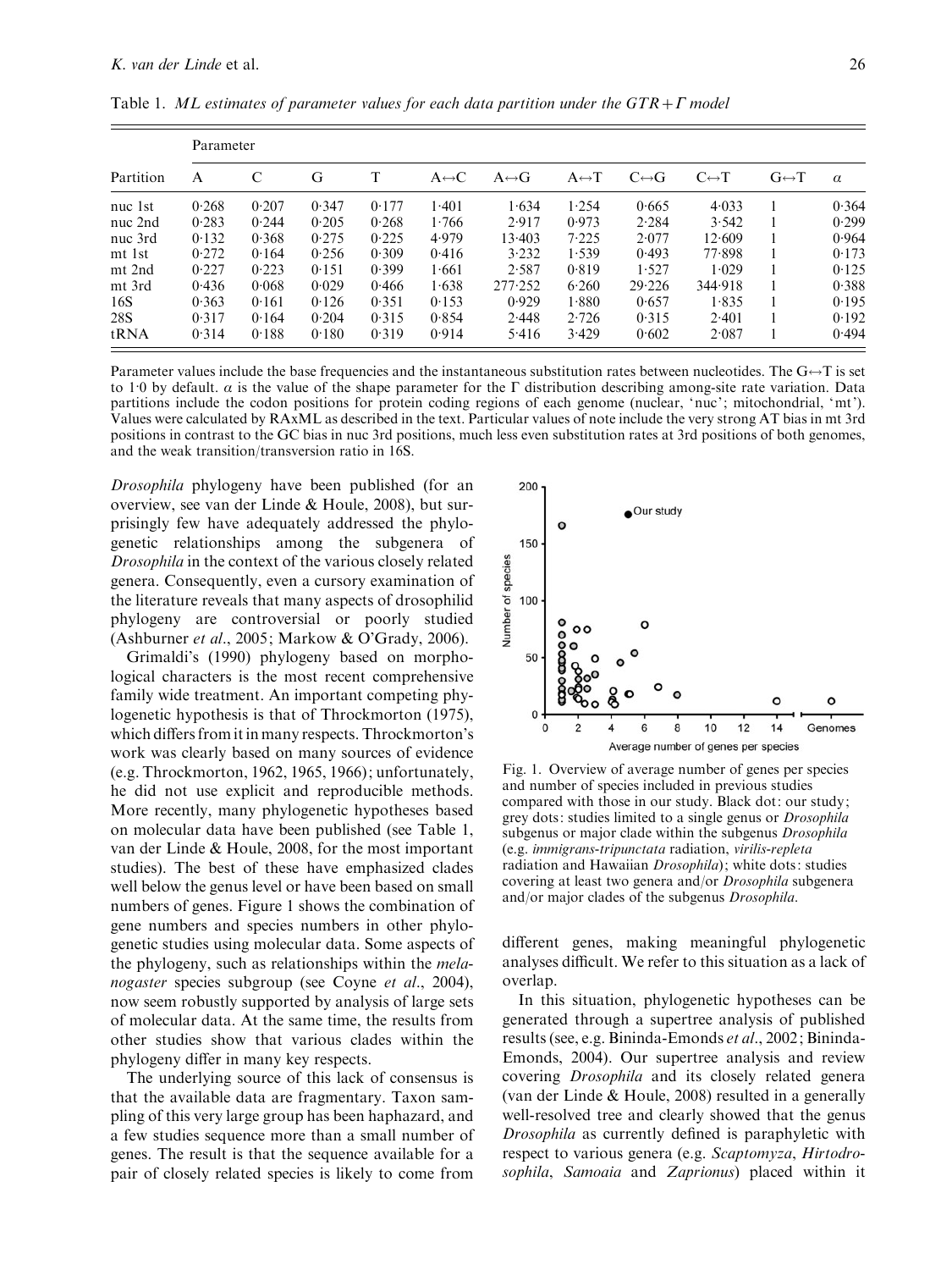

Fig. 2. The phylogenetic relationships as understood on the basis of the available literature before the study reported here.

(Fig. 2). Supertree methods have been criticized on various grounds, including that they give too much weight to weakly supported or erroneous nodes, difficulty in dealing with biased data, failure to use the original data, inapplicability of model-based methods of analysis and failure to use all the data efficiently (Kluge, 1989; Gatesy et al., 2004; but see also Bininda-Emonds et al., 2003; Bininda-Emonds, 2004). Some of these issues are apparent in our own supertree analysis (van der Linde & Houle, 2008).

Here, we report the results of a supermatrix analysis in which we used publicly available sequence data, plus a limited amount of new sequence chosen to increase overlap. Our data stand out in the number of species included (180; Fig. 1) and in the variety of taxa included. We note that, although ours is the most comprehensive study to date, overlap of the sequence data for many species remains limited. The focus of the study is to resolve the basal nodes within the genus Drosophila sensu lato. The major issue is the topology of the three main clades of the subgenus Drosophila and the various genera that are positioned among them (e.g. Hirtodrosophila, Zaprionus and Scaptomyza). In addition, the order of the two genera placed sister to the genus D. sensu lato (Scaptodrosophila and Chymomyza) is still insufficiently resolved (Tarrio et al., 2001). The phylogenetic relationships between the various species groups in both the *immigrans-tripunctata* clade and the *virilis*repleta clade are not yet fully resolved. Finally, the monophyletic nature of many groups is questioned.

## 2. Materials and methods

## (i) Species and data

We compiled data for 541 species: 535 species in family Drosophilidae and six outgroup species in the families Tephritidae (one species), Ephydridae (four) and Lauxaniidae (one). We screened loci in GenBank for which multiple drosophilids had been sequenced and selected 13 to maximize taxonomic overlap

among gene sequences. These include nine nuclear loci (Adh, AmyRel, per, Ddc, Sod, yp1, 28Sd1, 28Sd2 and 28Sd8) and four mitochondrial loci (COI, COII, COIII and 16S). Most sequences were obtained from GenBank, supplemented with new sequences for COI, COII, COIII, 28Sd1 and 28Sd8. Only protein-coding regions of the non-ribosomal genes were used. The aligned sequences for AmyRel were kindly provided by J.-L. Da Lage. After generating the full set of data, we selected species on the basis of number of genes available, number of base pairs and our need for a distance matrix covering a large number of species for which we have wing-shape data. On the basis of these criteria, we selected 180 species (see Supplementary Table 1). The total number of base pairs per species ranged from 339 to 13 539 bp (mean: 4333 bp); only seven taxa had fewer than 1000 bp. Accession codes can be found in Supplementary Table 1; new sequences are available from GenBank under accession codes GU597372 to GU597535. Collection locations of the 39 species for which we collected new sequences can be found in Supplementary Table 2.

#### (ii) Alignment

Nucleotide sequences were aligned with Clustal X (Thompson et al., 1997) and manually inspected in MacClade (Maddison & Maddison, 2005) for resolution of regions of ambiguity or disagreement and consolidated indels. Alignment of all protein-coding regions was trivial because amino acid indels were rare and readily interpreted. Sequences for the genes were concatenated for each taxon. The alignment and trees [maximum parsimony (MP), partitioned maximum-likelihood (ML) and Bayesian] are available from TreeBase under accession code SN4940.

#### (iii) Phylogenetic analysis

Heterogeneity of nucleotide composition among informative sites was estimated with PAUP\* version 4.0b10 (Swofford, 2002). Only two of the 13 genes, AmyRel and Adh, showed heterogeneity. Phylogenetic analyses were conducted under MP, neighbourjoining (NJ), ML and Bayesian approaches. Because of the number of species without overlapping data, we did not test for congruence using, for example, a partition-homogeneity test (Farris et al., 1994, 1995). All MP analyses were conducted with PAUP\* version 4.0b10 (Swofford, 2002) with heuristic searches with tree bisection-reconnection (TBR) branch swapping and 20 random-addition starting trees; the first 2000 trees found were retained. All substitutions were weighted equally; gaps were treated as missing data. To determine whether changes in base composition in AmyRel and Adh might mislead phylogenetic reconstruction, we analysed these genes separately using NJ with LogDet distances in PAUP\* and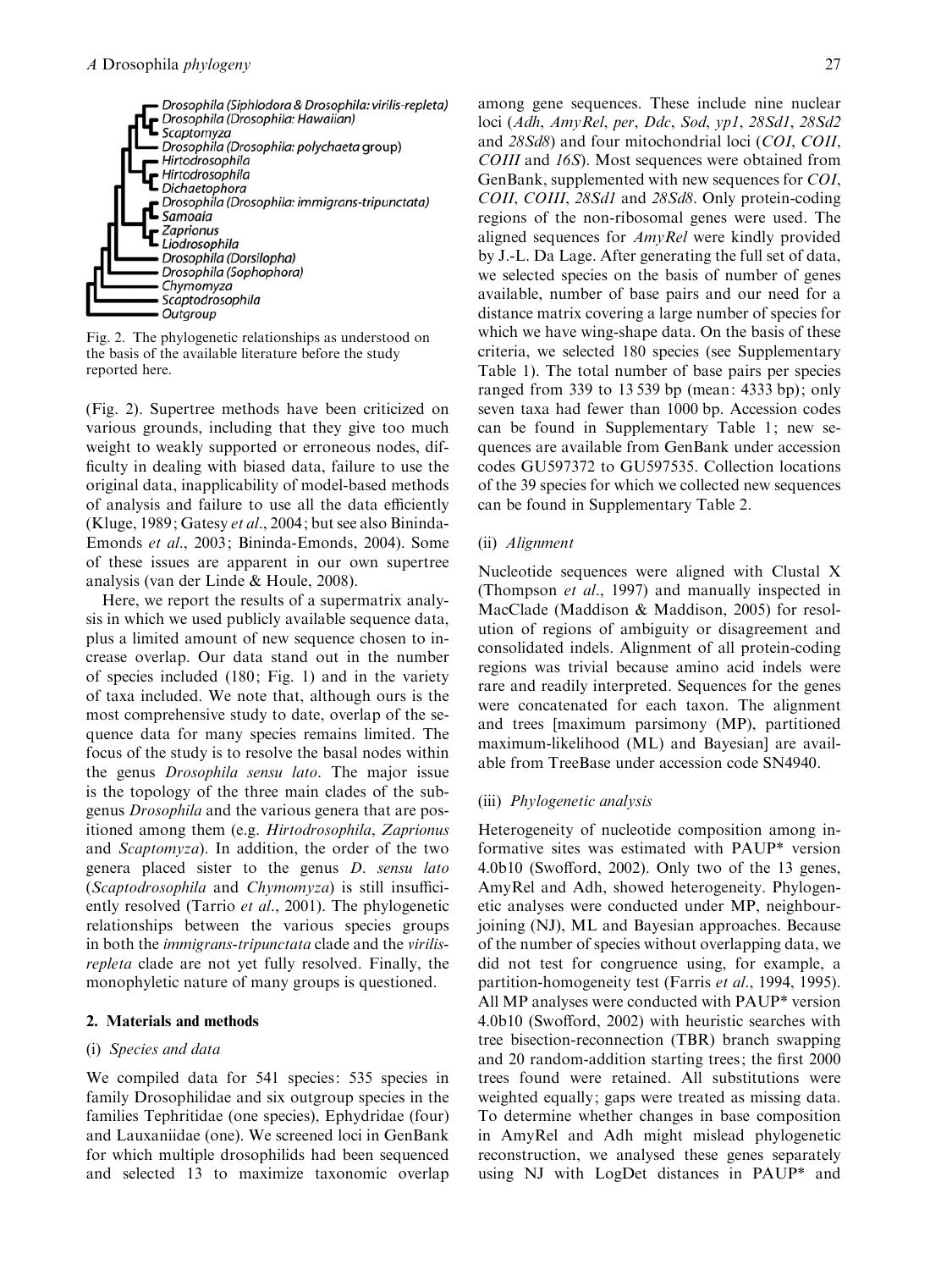compared the results to the ML and Bayesian trees for well-supported conflicts. LogDet is less sensitive to base-composition heterogeneity (Swofford et al., 1996). Although the LogDet NJ tree and the ML/ Bayesian trees differed, the differences were not well supported, and the ML gene tree was not appreciably more similar to the concatenated tree than was the LogDet NJ tree, suggesting that convergence on nucleotide frequencies was not misleading the combined-data analyses.

We conducted ML analyses in several ways to account for the complexity of the data. First, a series of analyses on unpartitioned data was conducted with PAUP\*. ML parameter values were estimated under a nested array of substitution models for a random MP tree as implemented in Modeltest 3.04 (Posada & Crandall, 1998); likelihood-ratio tests (Yang et al., 1995) and the Akaike Information Criterion (Akaike, 1973) were used to identify the simplest models of sequence evolution that adequately fit the data and phylogeny. The most complex model was selected by both criteria:  $GTR+I+\Gamma$ . Parameters were fixed for the values estimated on the initial MP tree. Heuristic searches were then conducted with two alternatives for generating starting trees. In the first search, the first 20 trees were saved from each of 10 randomaddition replicates from MP analyses (200 maxtrees total), and these 200 trees became the starting trees for the ML search, providing some initial sampling of tree space. MP trees were used rather than a single NJ tree because non-overlapping data among sets of taxa resulted in undefined distances and anomalous placement of some taxa in the NJ tree. Parsimony appeared less affected by non-overlapping data, in that recovered trees were consistent with published studies. In addition, five parallel random-sequence-addition runs were conducted, each of which required approximately 200 h to build the starting trees. The search starting with the MP trees yielded a more likely tree (ln  $L = -178603$  as opposed to  $-178606$ ), and that tree is reported here.

Our data include protein-coding and RNA genes from mitochondrial and nuclear genomes, so a single model may be insufficient to account for the data. We therefore conducted partitioned ML analyses using RAxML (Stamatakis et al., 2008) using the Cipres Portal 1.15 to access the San Diego Supercomputer Center. Conditions followed the default settings, including a  $GTR + \Gamma$  model, and no per-gene branch length optimization (branch lengths were proportional across partitions). We partitioned the data by codon position separately for the three nuclear codon positions and the three mitochondrial codon positions, as well as by genome for the ribosomal genes and for the tRNAs, producing nine partitions (1st, 2nd and 3rd nuclear; 1st, 2nd and 3rd mitochondrial; mt rRNA, nu rRNA and tRNA). We repeated the analyses

unpartitioned for comparison with the PAUP\* results to distinguish the effects of partitioning from software-specific tree-search strategies. Parameter values as estimated by RAxML for each partition are reported in Table 1.

Non-parametric bootstrapping (Felsenstein, 1985) was performed under ML with two approaches, one using the genetic algorithm approach in GARLI version 0.951 (Zwickl, 2006) with the data unpartitioned and the other using RAxML to allow partitioned data. Garli analyses used 200 replicates and the  $GTR+$  $I+\Gamma$  model with parameters estimated by GARLI. The search was conducted with a random starting tree and an automatic run termination after a minimum of 5000 generations that did not improve topology, a  $\ln L$  improvement of less than 0.02 due to topological changes, a 0. 05 score improvement threshold, and default genetic algorithm settings. The second bootstrapping approach used RAxML with both unpartitioned and partitioned data sets. Bootstrapping was run for 250 replicates (RAxML selected 150 as sufficient), representing the combined output of two independent runs (100 and 150 replicates) with different starting seeds, with default settings. Partitioning was the same as in the ML searches. MP bootstrapping was conducted with 500 replicates, and 50 trees were saved in each random-addition replicate.

Bayesian analyses used the mpi (multiple processors) version of MrBayes 3.2 (Ronquist & Huelsenbeck, 2003) distributed over eight processors. We partitioned the data as with RAxML. Two independent analyses of four heated chains each were run for 80 million generations. Parameters were estimated for each partition separately ('unlinked'); trees and parameters were recorded every 1000 generations. Convergence was estimated by means of cumulative and sliding plots from ''Are We There Yet ?'' (AWTY) (Wilgenbusch et al., 2004) as well as by examination of likelihood plots and posterior probabilities of individual clades for subsets of the runs. The chains converged slowly on the basis of the AWTY and likelihood plot diagnostics, possibly because large blocks of data were missing and overlap among several taxa was limited, yielding a burn-in of 50%. Split-frequency standard deviations never indicated full convergence, plateauing around 0. 1 by 20 million generations. We calculated a majority-rule consensus tree of the post-burn-in trees from both runs to summarize posterior probabilities.

#### 3. Results and discussion

At the level of the previously recognized genera, the results of the ML and Bayesian analyses were strongly concordant with each other (Fig. 3). The main differences between the analyses are in the placement of the immigrans-tripuncata, Zaprionus and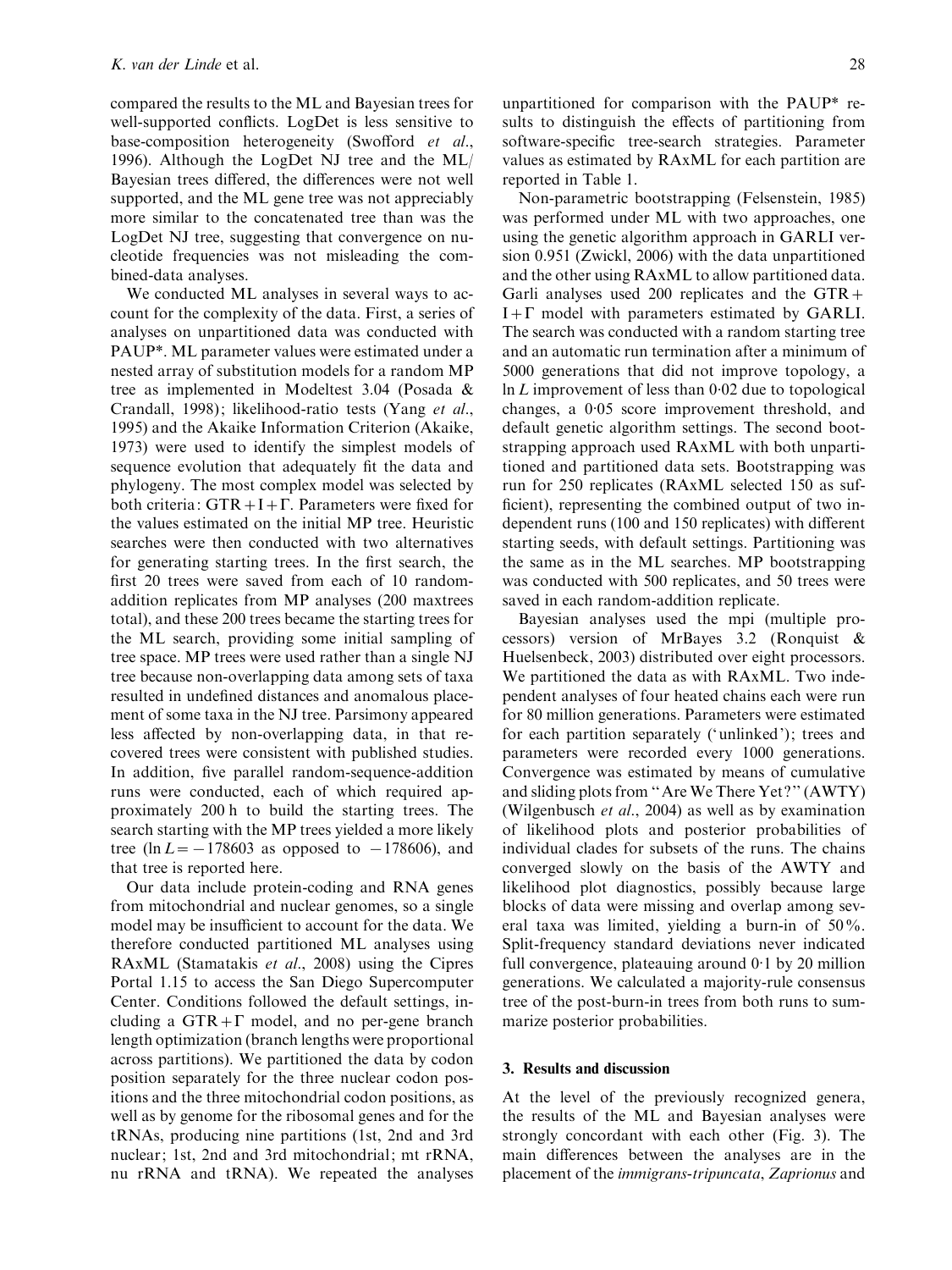

0.3 substitutions

Fig. 3. Partitioned ML phylogram of the Drosophilidae. Taxon names along branches are the traditional classification, whereas names within the coloured boxes are the proposed genus names for species currently assigned to *Drosophila*. Branches coloured by current genus; Drosophila appears in black. Support values above branches are unpartitioned ML bootstrap (bs; PAUP), partitioned ML bs (RAxML) and Bayesian posterior probabilities (pp), respectively, expressed as percentages. Only bs  $>70$  or pp  $>85$  are shown. Symbols: '\*' indicates 100; '—' indicates the node is below 50% in the bootstrap majority tree and not present in the Bayesian majority rule tree.

 $Hirtodrosophila/Mycodrosophila$  clades and among the poorly supported nodes near the root of immigranstripuncata clade. The concordance between the ML and Bayesian analyses within genera differed dramatically for different genera. The MP results were also largely concordant, lacking any significant conflict (MP bs  $>80\%$ ); the strict-consensus MP tree and the ML tree had 140 nodes in common. All but three differences (all in subgenus Drosophila, discussed individually below) were confined to regions poorly supported in all analyses and with  $\langle 42\% \text{ MP} \rangle$ bootstrap support. MP bootstrap values were strongly correlated with the other support values and were

nearly always the lowest of the four values. Because MP bootstrap values do not provide a strong independent signal, only the model-based values are reported on Fig. 3.

## (i) Steganinae and Drosophilinae

Traditionally, the family Drosophilidae is split into two subfamilies, the Drosophilinae and the Steganinae (Hendel, 1917; Duda, 1924; Throckmorton, 1962, 1965, 1975; Okada, 1989; Grimaldi, 1990; Sidorenko, 2002). Our small sample of subfamily Steganinae (four taxa) suggests that it may be paraphyletic with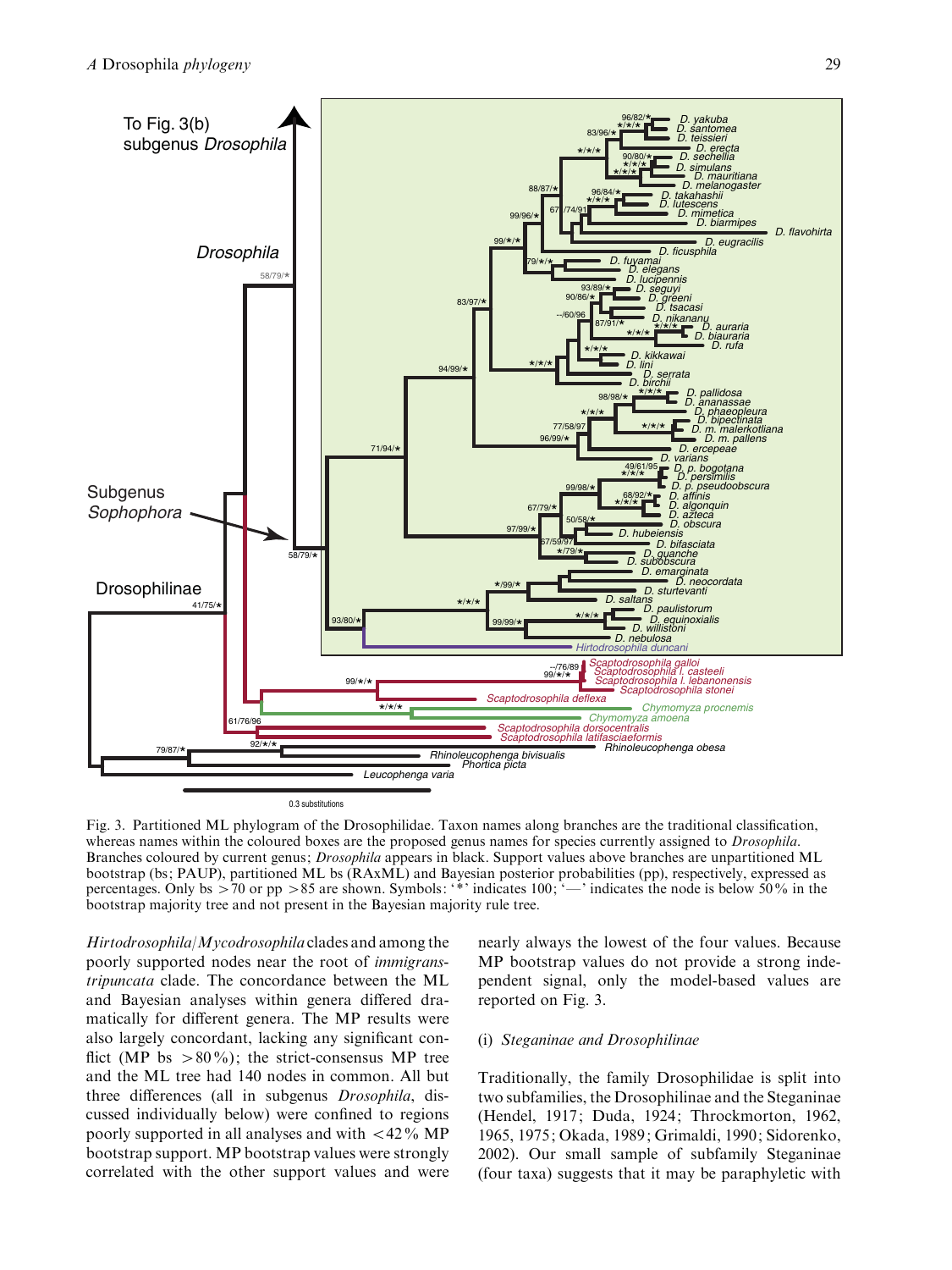

Fig. 3. (Cont.)

respect to the subfamily Drosophilinae. Although the Steganinae are monophyletic in the partitioned ML tree (Fig.  $3a$ ), the single species of the genus

Leucophenga is the sister taxon to the Drosophilinae in the Bayesian and the unpartitioned ML analyses. The node supporting paraphyly was poorly supported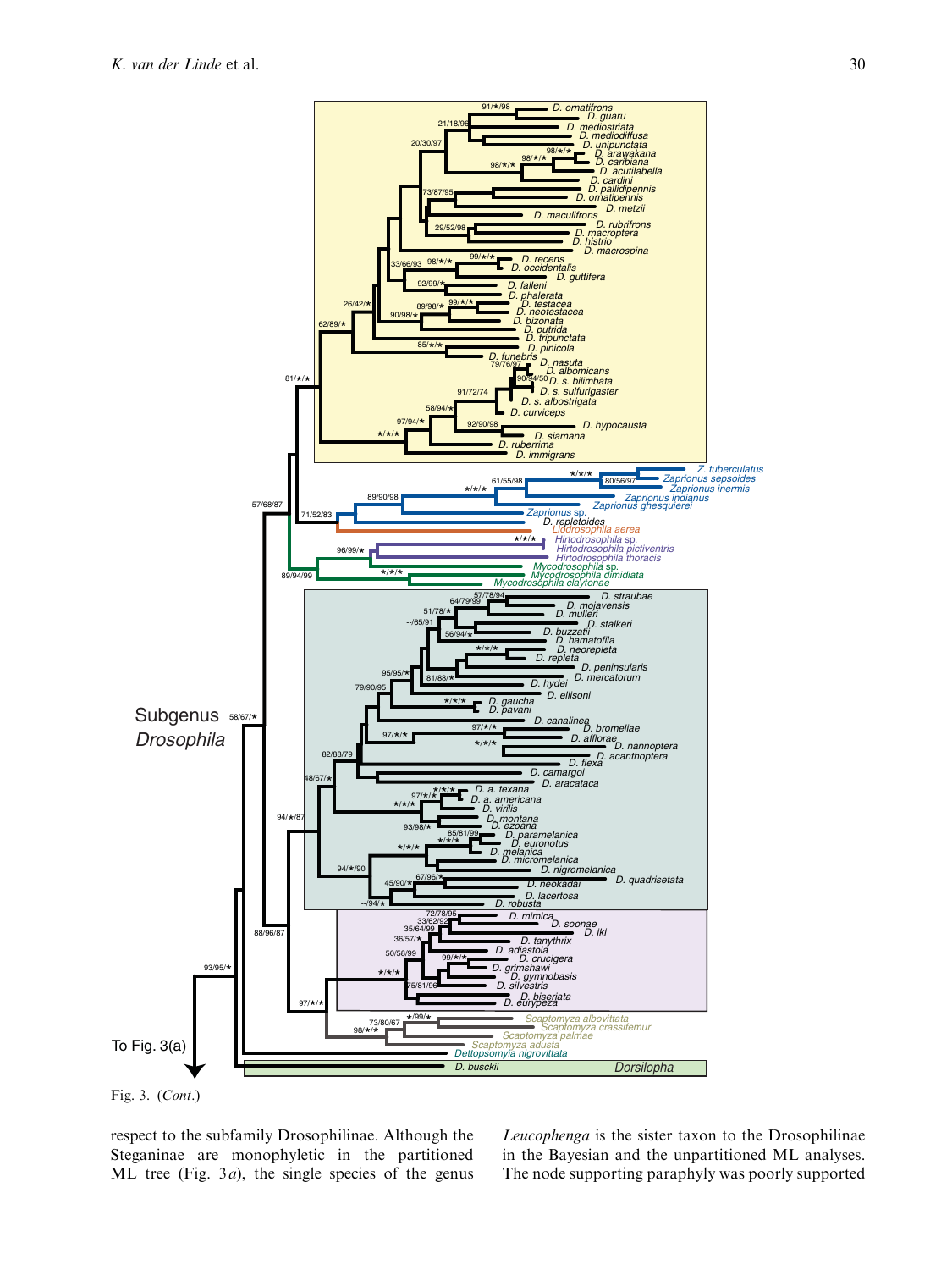[ML unpartitioned bootstrap (MLu bs): 42; Bayesian posterior probability (pp), reported as a percentage: 81] relative to the nodes for the family Drosophilidae (MLu bs: 95; pp: 100) and subfamily Drosophilinae (MLu bs: 58; pp: 100).

Previous analyses of these subfamilies suggest that no single character distinguishes the two subfamilies (see Ashburner et al., 2005, for discussion). The only molecular study that has included species of both subfamilies (Remsen & O'Grady, 2002) confirmed this basal subdivision, although one of the unrooted molecular trees (16S) also suggests that this subfamily is paraphyletic. Our results stress the need for additional sampling of species from both subfamilies before any conclusions regarding the basal nodes within the family Drosophilidae can be drawn.

## (ii) Scaptodrosophila and Chymomyza

Our analyses are equivocal with respect to the positions of Chymomyza and Scaptodrosophila, and the two alternative arrangements are both poorly supported. Chymomyza appears monophyletic [two species, MLu bs, ML partitioned bootstrap (MLp bs) and pp support all 100], whereas Scaptodrosophila is paraphyletic with respect to two moderately to wellsupported clades (Scaptodrosophila deflexa plus Scaptodrosophila lebanonensis group, 99–100 for all analyses; Scaptodrosophila dorsocentralis/latifasciaformis only moderate). Examination of the underlying data reveals a very limited overlap in sequences between species of the two Scaptodrosophila clades, which could explain the lack of support for monophyly of the genus.

Scaptodrosophila and Chymomyza appear to be the closest relatives to Drosophila for which sequences are available. Most morphological (Okada, 1963; Hu & Toda, 2001) and molecular (DeSalle,  $1992a$ ; Kwiatowski et al., 1994, 1997) studies do not contradict Tarrio et al. (2001), who suggested that Scaptodrosophila diverged from other drosophilids before Chymomyza did, on the basis of almost 5000 bp of sequence from five nuclear genes. Remsen & O'Grady (2002) found that Scaptodrosophila and Chymomyza formed a sister clade to the Sophophora but with low support. Other studies have been unable to resolve this node (Throckmorton, 1975; Grimaldi, 1990; Remsen & DeSalle, 1998; Kwiatowski & Ayala, 1999; Tatarenkov et al., 1999; Da Lage et al., 2007). Our results do not provide clear support for any of the topologies and raise questions about the monophyly of the genus Scaptodrosophila. These issues can only be resolved with further data.

#### (iii) Genus Drosophila and included genera

The genus *Drosophila*, together with the included genera, forms a moderately supported clade (MLu bs:

58; MLp bs: 79; pp: 100), and most species are placed in two major clades. One is the monophyletic subgenus Sophophora (MLu bs: 58; MLp bs: 79; pp:  $100$ ; Fig.  $3a$ ). The remaining genera and subgenera form a separate well-supported clade (MLu bs: 93; MLp bs:  $95$ ; pp: 100; Fig.  $3b$ ), within which most species are distributed over two major clades. The first major clade contains the Hawaiian drosophilids – Hawaiian *Drosophila* clade and *Scaptomyza* – and the virilis-repleta radiation and is well supported (MLu bs: 88; MLp bs: 96; pp: 87). The two Hawaiian clades are each monophyletic and sister to each other (98–100 for all analyses). The sister taxon to the Hawaiian drosophilids is the virilis-repleta radiation, which is monophyletic in all analyses with strong support (MLu bs: 94; MLp bs: 100; pp: 87).

The second major clade contains three groups (Fig. 3b), the immigrans-tripunctata radiation, Zaprionus and Hirtodrosophila/Mycodrosophila. Together with some of the smaller genera, they form a weakly supported clade (MLu bs: 51; MLp bs: 68; pp: 87). Unfortunately, the analyses failed to resolve the topology among the three basal lineages consistently. The *immigrans-tripunctata* radiation was monophyletic in all analyses (MLu bs: 81; MLp bs: 100; pp: 100), as was the genus Zaprionus (MLu bs: 89; MLp bs: 90; pp: 98). The Hirtodrosophila and Mycodrosophila species, except H. duncani, form a clade (MLu bs: 89; MLp bs: 94; pp: 99). The genus Liodrosophila was placed in the sister clade of the genus Zaprionus in all analyses, although with weak support.

The subgenus *Dorsilopha* and the genus Dettopsomyia were placed basal to these two major clades. In the unpartitioned ML analysis, the two genera form a clade with weak bootstrap support  $(61\%)$ , whereas in the Bayesian analysis, they are successive outgroups to the major lineage, but the pp for the relevant node is only 62%.

The largest *Drosophila* phylogeny to date with respect to number of genes used is based on the genomes of the 12 sequenced species (Drosophila 12 Genomes Consortium, 2007). The topology of the 12-genome study is identical with our topology for the same species, underlining the robustness of our analysis. The subgenus Sophophora is the sister clade of the remaining subgenera, as well as of the regularly included genera (Beverley & Wilson, 1984; DeSalle, 1992b; Wojtas et al., 1992; Pélandakis & Solignac, 1993; Thomas & Hunt, 1993; Kwiatowski et al., 1994, 1997; Russo et al., 1995; Remsen & DeSalle, 1998; Kwiatowski & Ayala, 1999; Tatarenkov et al., 1999; Tarrio et al., 2001; Remsen & O'Grady, 2002; Robe et al., 2005; Da Lage et al., 2007). The position of the major clades in the subgenus Drosophila combined with the included genera is not recovered consistently, but our results support the grouping of the Hawaiian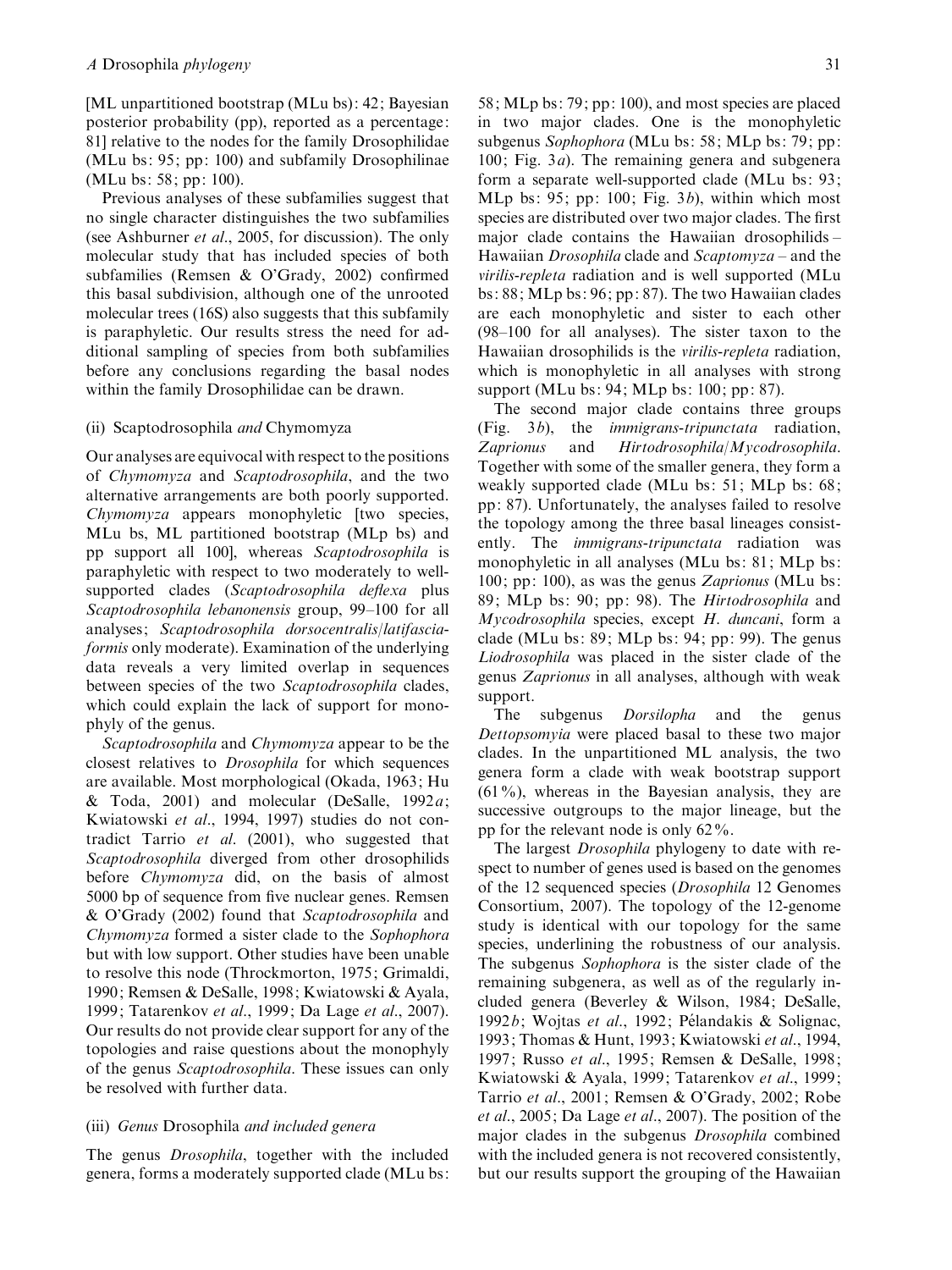Drosophila clade with Scaptomyza (Throckmorton, 1975; DeSalle, 1992a; Thomas & Hunt, 1993; Kambysellis et al., 1995; Russo et al., 1995; Remsen & DeSalle, 1998; Kwiatowski & Ayala, 1999; Tatarenkov et al., 1999, 2001; Davis, 2000; Davis et al., 2000b; Remsen & O'Grady, 2002; Da Lage et al., 2007; O'Grady & DeSalle, 2008), which together form the sister clade of the virilis-repleta radiation (Kambysellis et al., 1995; Russo et al., 1995; Remsen & DeSalle, 1998; Kwiatowski & Ayala, 1999; Tatarenkov et al., 1999, 2001; Gailey et al., 2000; Tarrio et al., 2001; Tatarenkov & Ayala, 2001; Remsen & O'Grady, 2002; Da Lage et al., 2007). Most studies recover the remaining three major clades – Zaprionus, the immigrans-tripunctata radiation and Hirtodrosophila/Mycodrosophila – as sister taxa to each other, but no consensus has emerged about their branching order (Kwiatowski & Ayala, 1999; Tatarenkov et al., 1999; Davis et al., 2000a; Gailey et al., 2000; Robe et al., 2005; Da Lage et al., 2007).

#### (iv) Subgenus Sophophora

Our analyses recover the previously identified Neotropical and Old World clades within the subgenus Sophophora. The Neotropical clade contains the willistoni and saltans species groups (all support values: 100), whereas the 'Old World' clade contains the obscura, ananassae, montium and melanogaster species groups (MLu bs: 71; MLp bs: 94; pp: 100). The *obscura* and *ananassae* species groups form sequential sister groups to the montium and melanogaster species groups (cf. Da Lage et al., 2007). Each of the six species groups was monophyletic (MLbs: 96–100; pp: 100), and the topology was well supported in both the ML and Bayesian analyses.

The subgenus Sophophora has been traditionally split into eight species groups, of which the four largest – melanogaster, obscura, saltans and willis $toni$  – are generally included in phylogenetic studies (Pitnick et al., 1999; Tatarenkov et al., 1999; Bächli, 1999–2009; O'Grady & Kidwell, 2002; Remsen & O'Grady, 2002; Ashburner et al., 2005; Da Lage et al., 2007). Recently, Da Lage et al. (2007) proposed to elevate the montium and ananassae species subgroups to the level of species groups, bringing the total number to 10. The 10 groups are distributed among the two major clades, one containing the melanogaster, montium, ananassae and obscura species groups and the other containing the willistoni and saltans species groups (Pélandakis et al., 1991; Pélandakis  $\&$ Solignac, 1993; Russo et al., 1995; Kwiatowski & Ayala, 1999; Pitnick et al., 1999; O'Grady & Kidwell, 2002; Remsen & O'Grady, 2002; Da Lage et al., 2007).

Our study confirms the generally accepted topology of the subgenus Sophophora, as well as the validity of

the proposal by Da Lage  $et$  al. (2007) to split the melanogaster species group into three: ananassae, montium and melanogaster. Among these three species groups, the montium and melanogaster groups are sister to each other (MLu bs: 83; MLp bs: 97; pp: 100). This topology has been observed in many studies (cf. Hsu, 1949; Inomata et al., 1997; Goto & Kimura, 2001; O'Grady & Kidwell, 2002; Kastanis et al., 2003; Lewis et al., 2005b; Kopp, 2006; Prud'homme et al., 2006; Da Lage et al., 2007). In this context, the placement of the fima species group as the sister clade of the *ananassae* species subgroup (Pélandakis & Solignac, 1993) provides an additional argument for accepting the proposed split of the melanogaster species group.

The subgenus Sophophora as currently defined is already recognized as paraphyletic; the genus Lordiphosa (not included in our study) is the sister clade of the willistoni-saltans clade (Katoh et al., 2000; Hu & Toda, 2001). In our study, the only member of the *duncani* species group, H. duncani (Wheeler, 1949), was also placed in this subgenus as the sister to the willistoni-saltans clade.

## (v) Virilis-repleta radiation

Most studies suggest division of the virilis-repleta radiation into repleta and virilis clades (Pitnick et al., 1999; Katoh et al., 2000; Carrasco et al., 2003; Robe et al., 2005; Wang et al., 2006). In our analyses, the virilis species group was placed sister to the repleta clade with high support in the Bayesian analysis  $(pp=100)$  but not in the ML analyses (MLu bs: 48; MLp bs: 67). The repleta clade, which includes one of the two species of the subgenus Siphlodora (Drosophila flexa), was reasonably well supported (MLbs: 82; MLp bs: 88; pp: 79), but the topology of the species groups within the clade differed slightly in the MP, ML and Bayesian analyses, primarily in the position of the dreyfusi species group (Drosophila camargoi). Generally, the support for the nodes dealing with the placement of the various species groups is low. Monophyly for most of the species groups is strongly supported, except for the robusta species group, which is paraphyletic, in line with a previous study including this group (Wang *et al.*, 2006).

The topology within the *virilis-repleta* radiation is poorly resolved, although some consensus on aspects of the tree has emerged. The robusta, melanica, angor and quadrisetata species groups generally form a clade (MLu bs: 94; MLp bs: 100; pp: 90) (Watabe & Peng, 1991; Pitnick et al., 1999; Remsen & O'Grady, 2002; Wang et al., 2006), whereas the repleta clade consists of the repleta, mesophragmatica, bromeliae, dreyfusi, annulimana, flavopilosa and canalinea species groups (Pitnick et al., 1999; Tatarenkov & Ayala, 2001; Remsen & O'Grady, 2002; Carrasco et al., 2003;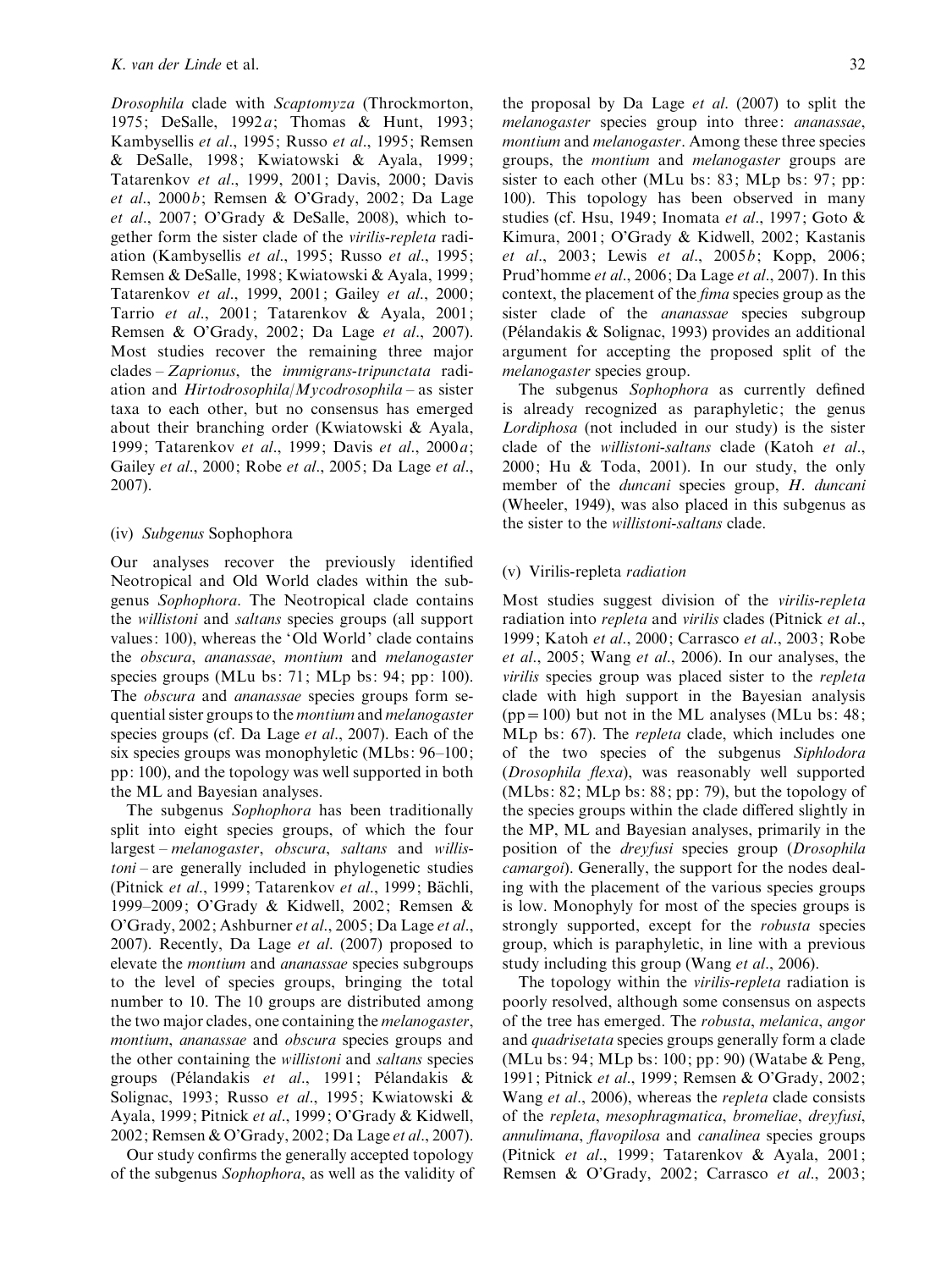Robe et al., 2005; Wang et al., 2006; Da Lage et al., 2007) with moderate support (MLu bs: 82; MLp bs: 88; pp: 79). The studies differ in the position of the virilis species group; Pitnick et al. (1999) and Wang et al. (2006) place it sister to the robusta-melanica clade, whereas others place it sister to the repleta clade (Pélandakis & Solignac, 1993; Tatarenkov & Ayala, 2001; Remsen & O'Grady, 2002). Our results favour its placement sister to the repleta clade (MLu bs: 48; MLp bs: 67; pp: 100), but further study is clearly needed to resolve this issue. The nannoptera species group is generally placed within the repleta clade (Pitnick et al., 1999; Tatarenkov & Ayala, 2001; Carrasco et al., 2003; Wang et al., 2006), whereas Robe et al. (2005) place it outside the whole genus on the basis of a Bayesian analysis of the amd gene, while Remsen & O'Grady (2002) place it sister to the melanica-robusta clade.

D. flexa belongs to the small subgenus Siphlodora, which has only been included in a single analysis before ours (Remsen & O'Grady, 2002), where it was placed as the sister species of the nannoptera species group. Our results show it to be a basal member of the repleta lineage, which includes the nannoptera species group.

Parsimony differs from the model-based results, showing moderate conflict in two respects. MP places Drosophila hydei sister to Drosophila hamatofila (MP bs: 63%) and Drosophila buzzatii sister to the Drosophila mulleri/mojaviensis clade (MP bs: 54%).

#### (vi) Immigrans-tripunctata radiation

Our results place the immigrans clade (bs and pp: 100) as the sister group to the tripunctata/funebris groups (MLu bs:  $62$ ; MLp bs:  $89$ ; pp: 100), but relationships within the *tripunctata*/*funebris* clade are unstable, and many nodes are poorly supported. In agreement with previous studies, the tripunctata and guarani clades are not monophyletic (Frota-Pessoa, 1954; Throckmorton, 1975; Carrasco et al., 2003; Yotoko et al., 2003; Robe et al., 2005; Da Lage et al., 2007; Hatadani et al., 2009). The broad coverage of species in this study also suggests that the testacea and funebris species groups are not monophyletic. Drosophila bizonata (bizonata species group) is placed within the testacea species group, whereas the two species of the *funebris* species group are placed at different locations in the tree. Additional work is needed in this group.

Previous studies are generally consistent regarding the major splits in the immigrans-tripunctata radiation. All but two (Da Lage et al., 2007; Katoh et al., 2007) have concluded that the immigrans-tripunctata group is monophyletic. Most authors place the immigrans species group sister to the remaining members of the *immigrans-tripunctata* radiation

(Pélandakis & Solignac, 1993; Remsen & O'Grady, 2002; Carrasco et al., 2003; Perlman et al., 2003; Yotoko et al., 2003; Robe et al., 2005), but mirroring our results, previous studies are equivocal about relationships within the tripunctata/funebris clade (Pélandakis & Solignac, 1993; Remsen & O'Grady, 2002; Carrasco et al., 2003; Yotoko et al., 2003; Robe et al., 2005; Da Lage et al., 2007; Hatadani et al., 2009). Additional studies with a better coverage of species will be required before the relationships between the various groups can be resolved.

#### (vii) Drosophila repletoides

Yassin and co-workers (Yassin, 2007; Yassin et al., 2008, 2010) have shown that the tumiditarsus species group, which contains D. repletoides, is positioned close to the genus Zaprionus and that several species of the Zaprionus subgenus Anaprionus actually belong to the tumiditarsus species group. Our only representative of the subgenus *Anaprionus* has not been affected by this taxonomic change, and is closely related to the remaining species of the genus (cf. Yassin et al., 2010; Amir Yassin, personal communication). Our model-based analyses indicate that D. repletoides is most probably in a clade with the genera Zaprionus and Liodrosophila (MLu bs: 71; MLp bs: 52; pp: 83), together sister to the immigrans-tripunctata radiation. In contrast, the MP analysis weakly places it sister to the Hawaiian Drosophila/Scaptomyza/Dettopsomyia clade, with no intervening node with greater than 27% MP bs. The ML and Bayesian results are more decisive; several intervening clades are well supported (e.g. the virilis-repleta radiation/Hawaiian Drosophila/ Scaptomyza clade).

#### (viii) Paraphyly of taxa

Our results confirmed that several species groups, e.g. tripunctata, guarani, testacea, robusta and funebris, as well as genera, e.g. Drosophila and Hirtodrosophila, were paraphyletic or even polyphyletic. Our results indicated that Hirtodrosophila is not monophyletic, as suggested by Bächli et al.  $(2004)$ , whereas the monophyly of Scaptodrosophila is unclear. For Scaptodrosophila, the paraphyly might just be an artefact of the underlying data (see above), in that the overlap in sequences between the two clades is relatively small. The situation for Hirtodrosophila is clearly different. In our analysis, the overlap in the sequences between H. duncani and Hirtodrosophila thoracis spans four different genes. H. duncani is placed within the subgenus Sophophora sister to the willistoni and saltans species groups, whereas H. thoracis is grouped with the other Hirtodrosophila species, nested within Mycodrosophila. Previous work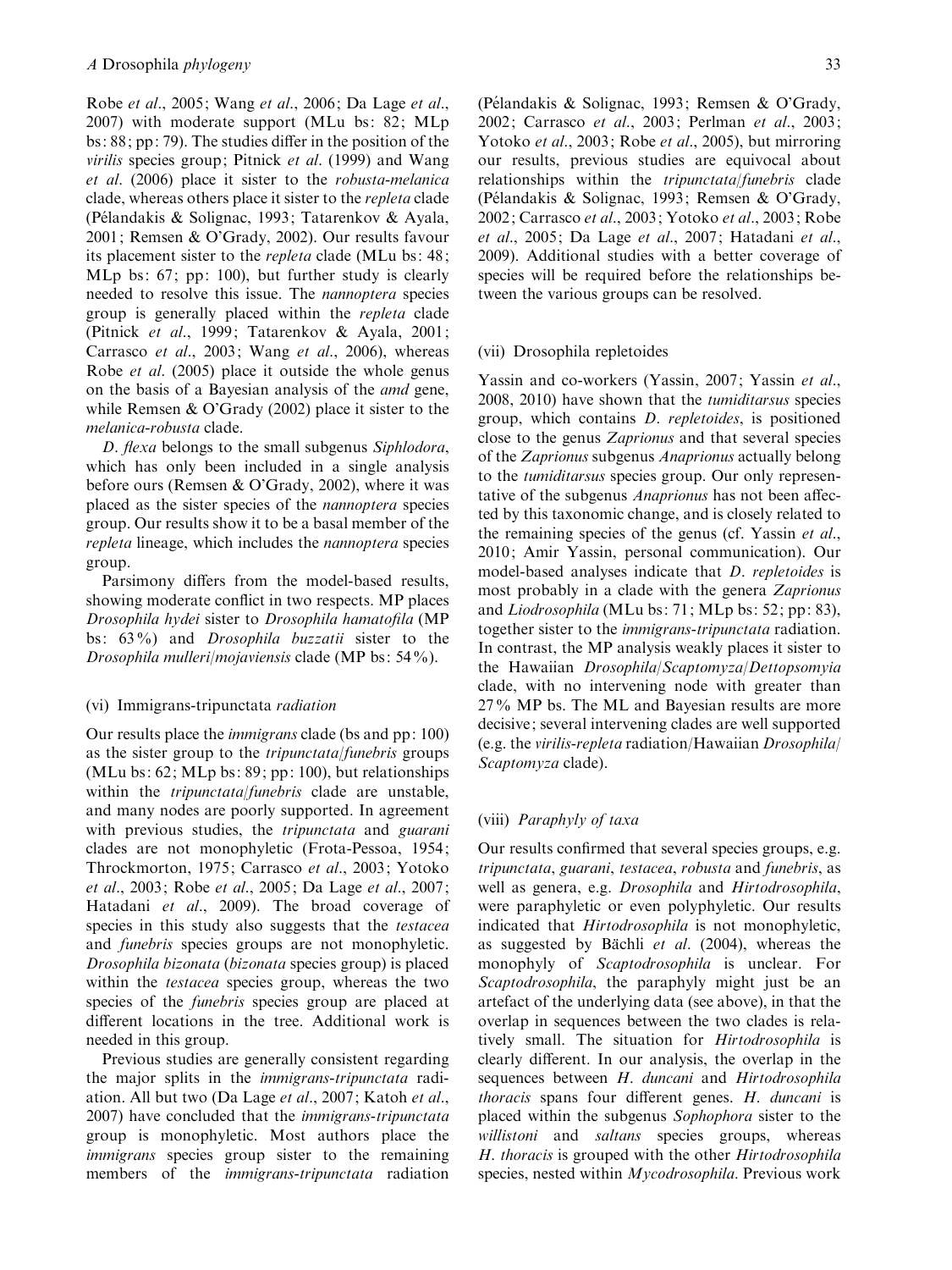has suggested this placement of  $H$ . duncani. It was placed in its own unique species group on the basis of its unique male genitalia (Wheeler, 1949). Nater (1950, 1953) concluded that the male genitalia are most similar to those of the obscura subgroup. Burla (1956) noted that, among Hirtodrosophila, this species is closest to Drosophila in several internal and external morphological characteristics, whereas Throckmorton (1962) placed it close to or in Sophophora. Finally, Grimaldi (1990) concluded that apart from 'the presence of the long sensilla trichodea on the first flagellomere … Drosophila duncani has no other Hirtodrosophila features'.

Several species groups were paraphyletic or polyphyletic as well. The most striking is the tripunctata species group, whose members were scattered within the immigrans-tripunctata radiation. This result is in agreement with previous studies (Frota-Pessoa, 1954; Throckmorton, 1975; Carrasco et al., 2003; Yotoko et al., 2003; Robe et al., 2005; Da Lage et al., 2007; Hatadani et al., 2009). Additional studies are needed on this group.

The *guarani* species group is paraphyletic with two major species subgroups – guarani (including Drosophila ornatifrons and guaru) and guaramun (Drosophila maculifrons) – positioned in different locations of the immigrans-tripunctata radiation. The support for splitting this group was especially strong in the Bayesian analysis (two intervening nodes with pp >95), but weak in the ML analyses (largest intervening MLp bs =  $50\%$ ). This result agrees with previous studies (Kastritsis, 1969; Clayton & Wheeler, 1975; Throckmorton, 1975; Yotoko et al., 2003; Robe et al., 2005; Hatadani et al., 2009); treating both subgroups as species groups seems to be fully justified.

A third species group suspected to be polyphyletic is the robusta group (Wang et al., 2006), and this conclusion was corroborated in our analysis as well. An unexpected find in the immigrans-tripunctata radiation was the placement of the single included species of the *bizonata* species group (*D. bizonata*) within the *testacea* species group. Before our study, no analysis has included members of the bizonata group together with multiple species of the testacea group. The support in both the ML (MLu bs: 90; MLp bs: 98) and the Bayesian analyses is strong (100). Finally, the funebris species group was not monophyletic. The two subgroups – funebris and macrospina – were positioned at different locations within the phylogeny, although the ML and Bayesian analyses differed in the exact position. Support was strong for a closer relationship of Drosophila funebris with Drosophila pinicola than with Drosophila macrospina (MLu bs: 85; MLp bs: 100; pp: 100).

The paraphyletic nature of the genus *Drosophila* has been reported before by various authors

(Throckmorton, 1962, 1965, 1975; Beverley & Wilson, 1984; Grimaldi, 1990; DeSalle, 1992a, b; Pélandakis & Solignac, 1993; Thomas & Hunt, 1993; Kwiatowski et al., 1994, 1997; Kambysellis et al., 1995; Russo et al., 1995; Remsen & DeSalle, 1998; Tatarenkov et al., 1999, 2001; Davis et al., 2000b; Gailey et al., 2000; Katoh et al., 2000; Hu & Toda, 2001; Tarrio et al., 2001; Remsen & O'Grady, 2002; Da Lage et al., 2007; O'Grady & DeSalle, 2008; van der Linde & Houle, 2008). Our results confirm that several genera – Hirtodrosophila, Mycodrosophila, Zaprionus, Scaptomyza and Liodrosophila – are placed between the three major clades of the subgenus Drosophila. The ML and Bayesian analyses differed slightly in the exact placement of the *Hirtodrosophila* Mycodrosophila, Zaprionus and immigrans-tripunctata clades, but agreed on all other nodes.

A resolution to the paraphyletic nature of the genus Drosophila will be addressed separately. Three solutions are available: (1) do nothing (O'Grady & Markow, 2009); (2) sink the included genera into Drosophila and (3) split the genus along the major clades. Splitting the genus is clearly the most desirable from a purely taxonomic point of view but has the major practical disadvantage that the type specimen for the genus is D. funebris (Fabricius) which is not in the same clade as D. melanogaster. To avoid the widespread confusion that would result from renaming D. melanogaster, an application to preserve the name D. melanogaster has been submitted to the International Commission on Zoological Nomenclature and is currently under consideration (van der Linde et al., 2007). If the commission rules in favour of this application, proposals to split the genus are more likely to be entertained by the enormous *Drosophila* community.

## (ix) Impact of analytical approach

Despite the limited character overlap for some species and uneven sampling, our results are remarkably robust across the methods of analysis. Results obtained with different methods show no strong conflict. Many clades are well supported in all of the analyses. In addition, partitioning under ML had little effect on the topology. The partitioned and unpartitioned results differ in only a small number of nodes, and none of these differences received strong support under either partitioning scheme. Partitioned bootstrap values were generally greater than unpartitioned. For example, 45 nodes had greater bootstrap values under partitioning (of four percentage points or more) than without, compared to 14 with the reverse, for those values reported on Fig. 3. Sixty-three (35.6%) nodes differed by no more than three points. The most noticeable differences were between Bayesian and ML support values. As has often been reported, posterior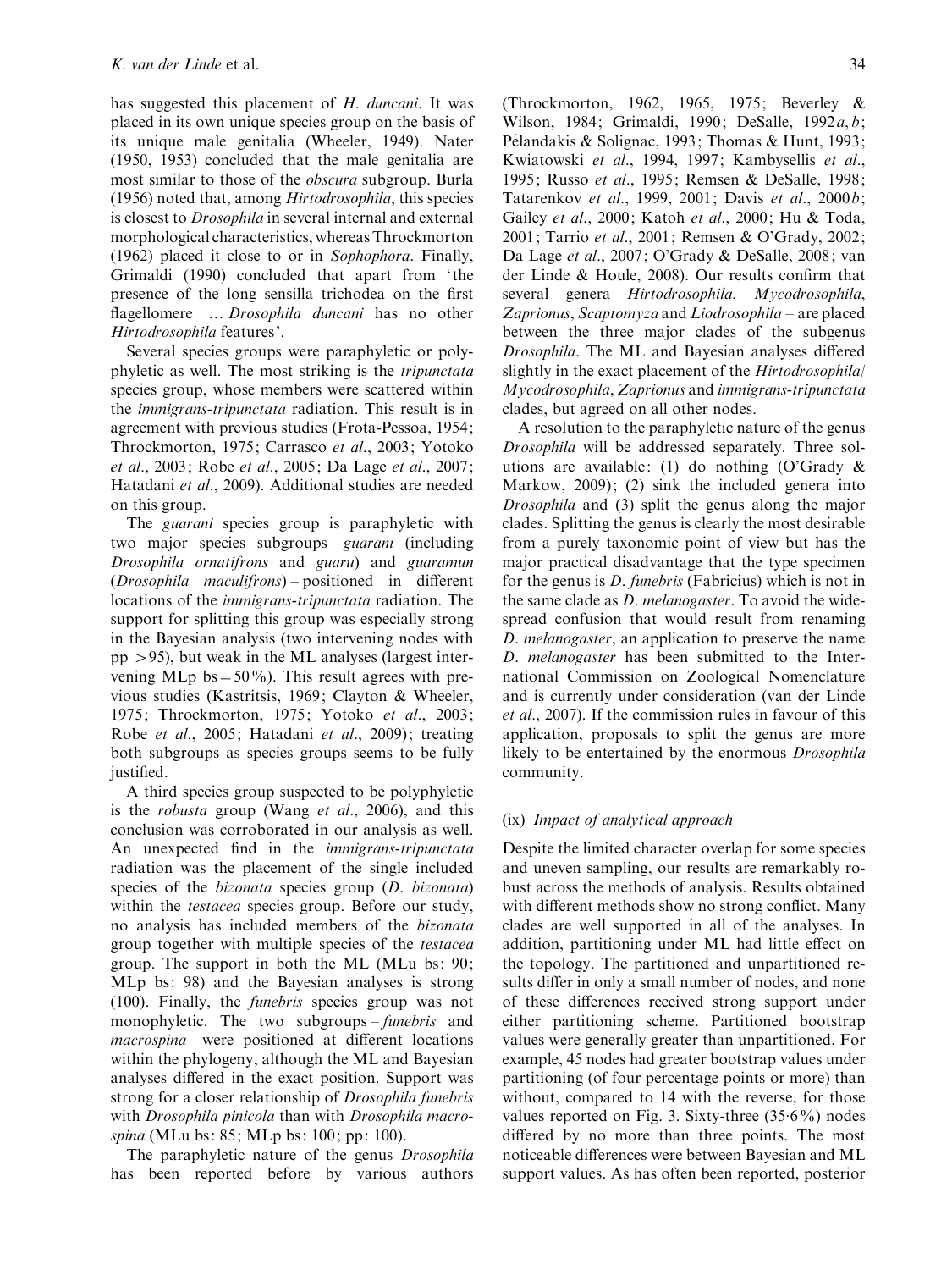probabilities can be much higher than bootstrap values, sometimes artefactually so (Lewis et al.,  $2005a$ ). The most striking examples in our analyses were in the *immigrans-tripunctata* radiation, where bootstrap values of less than 40, some as low as 18, were associated with near 100% posterior probabilities. We therefore interpret some of these high pp values with caution.

Considerable debate has surrounded the relative merits of the supermatrix approach as used here and the supertree approach, the latter synthesizing topological information across studies (Bininda-Emonds et al., 2003; Bininda-Emonds, 2004; Gatesy et al., 2004; de Queiroz & Gatesy, 2007). A particular concern about the supermatrix approach is the potential bias created by large numbers of missing data, an issue side-stepped by supertree approaches because the latter do not directly analyse characters. Most studies exploring missing data in large sets have concluded that the supermatrix approach is relatively robust to this problem and that the real question is how many informative data is present, not how many might be missing (Wiens, 2003; de Queiroz & Gatesy, 2007; Wiens & Moen, 2008). Reassuringly, the primary results we report here are well supported and consistent with those revealed by a supertree approach (van der Linde & Houle, 2008), a pattern that Baker et al. (2009) argued was evidence against a misleading bias in either method. We note, however, that the simulation studies have concentrated on the number of missing data, not their distribution within the matrix – in other words, on the behaviour of phylogenetic methods when overlap between some taxa is limited. This focus certainly reduces the effective phylogenetic information below the total number of characters for each taxon. In addition, Lemmon et al. (2009) have shown that ML and Bayesian methods can be positively misleading or provide inflated support values as a result of ambiguous (missing) data. We therefore look forward to future studies that are more complete.

## 4. Conclusions

Our study includes more drosophilid taxa than any previous molecular phylogenetic study. We obtained better taxon sampling of subfamily Drosophilinae than previous studies by focusing attention on species that are not traditionally assigned to the genus Drosophila, which have been omitted from most previous studies. We obtained this coverage by assembling a matrix of data with a great number of missing data. Despite the potential pitfalls of analyses of such data, results obtained by different methods produced similar results, adequately resolving many aspects of the overall phylogeny, including several long-standing issues. Our study confirms the general observation

that the genus Drosophila is paraphyletic and points toward issues that still need attention.

We thank Dr Jean-Luc Da Lage for providing us with the aligned AmyRel data, Clemens Lakner for his help with the parallel version of MrBayes, Dr Jean David for providing us with stocks of several species, Jeff Birdsley for his fly collections and contributions and Dr Anne B. Thistle for her editorial assistance. We also thank the two anonymous reviewers for their constructive comments. This work was supported by National Science Foundation grants DEB-0129219 and the NIH Roadmap for Medical Research, Grant U54 RR021813 to DH and DEB-0454673 and 0841447 to SJS.

## **References**

- Akaike, H. (1973). 2nd International Symposium on Information Theory, Akademiai Kiado, Budapest, p. 267–281.
- Al-Shehbaz, I. A. & Kane, S. L. (2002). Taxonomy and phylogeny of Arabidopsis (Brassicaceae). The Arabidopsis Book, pp. 1–22.
- Ashburner, M., Golic, K. G. & Hawley, R. S. (2005). Drosophila: A Laboratory Handbook. Cold Spring Harbor, NY: Cold Spring Harbor Laboratory Press.
- Bächli, G. (1999–2009). TaxoDros: The Database on Taxonomy of Drosophilidae. Available at http://taxodros. unizh.ch/
- Bächli, G., Vilela, C. R., Escher, S. A. & Saura, A. (2004). The Drosophilidae (Diptera) of Fennoscandia and Denmark. Leiden, The Netherlands, and New York: Brill.
- Baker, W. J., Savolainen, V., Asmussen-Lange, C. B., Chase, M. W., Dransfield, J., Forest, F., Harley, M. M., Uhl, N. W. & Wilkinson, M. (2009). Complete genericlevel phylogenetic analyses of palms (Arecaceae) with comparisons of supertree and supermatrix approaches. Systematic Biology 58, 240–256.
- Beverley, S. M. & Wilson, A. C. (1984). Molecular evolution in Drosophila and the higher Diptera. II. A time scale for fly evolution. Journal of Molecular Evolution 21, 1–13.
- Bininda-Emonds, O. R. P. (2004). The evolution of supertrees. Trends in Ecology and Evolution 19, 315–322.
- Bininda-Emonds, O. R. P., Gittleman, J. L. & Steel, M. A. (2002). The (super)tree of life: procedures, problems, and prospects. Annual Review of Ecology and Systematics 33, 265–289.
- Bininda-Emonds, O. R. P., Jones, K. E., Price, S. A., Grenyer, R., Cardillo, M., Habib, M., Purvis, A. & Gittleman, J. L. (2003). Supertrees are a necessary notso-evil: a comment on Gatesy et al. Systematic Biology 52, 724–729.
- Burla, H. (1956). Die Drosophilidengattung Zygothrica und ihre Beziehung zur Drosophila-Untergattung Hirtodrosophila. Mittheilungen aus dem Zoologischen Museum zu Berlin 32, 189–321.
- Carrasco, S. F., Prado, L. F. & Godoy-Herrera, R. (2003). Molecular phylogeny of the mesophragmatica species group inferred from cytochrome oxidase II sequence. Drosophila Information Service 86, 72–75.
- Clayton, F. E. & Wheeler, M. R. (1975). A catalog of Drosophila metaphase chromosome configurations. In Handbook of Genetics (ed. R. C. King), pp. 471–512. New York: Plenum Press.
- Coyne, J. A., Elwyn, S., Kim, S. Y. & Llopart, A. (2004). Genetic studies of two sister species in the Drosophila melanogaster subgroup, D. yakuba and D. santomea. Genetical Research 84, 11–26.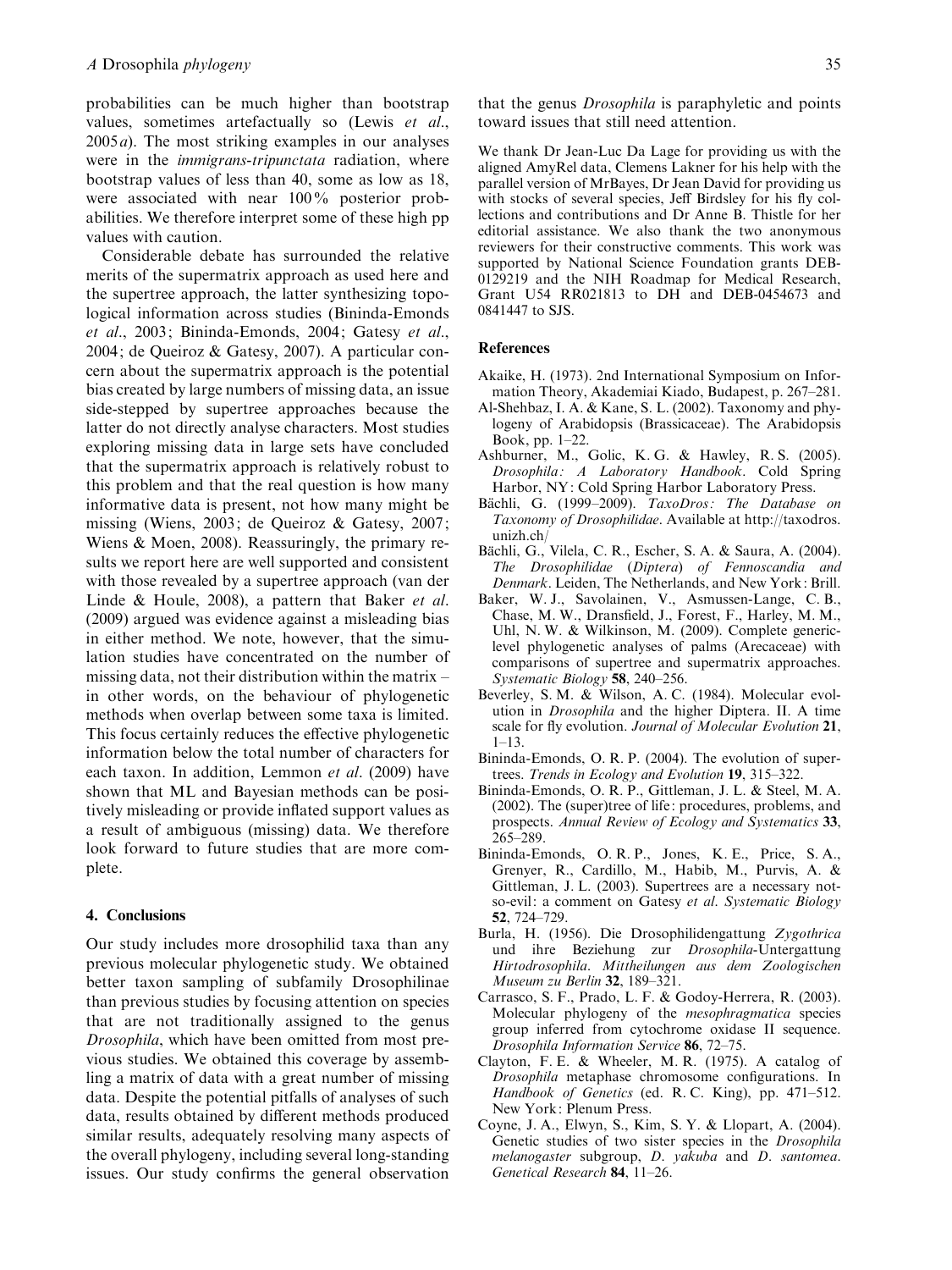- Da Lage, J.-L., Kergoat, G. J., Maczkowiak, F., Silvain, J.-F., Cariou, M.-L. & Lachaise, D. (2007). A phylogeny of Drosophilidae using the Amyrel gene: questioning the Drosophila melanogaster species group boundaries. Journal of Zoological Systematics and Evolutionary Research 45, 47–63.
- Davis, T. (2000). On the relationship between the Scaptomyza and the Hawaiian Drosophila. Hereditas 132, 257–259.
- Davis, T., Kurihara, J. & Yamamoto, D. (2000a). Genomic organisation and characterisation of the neural sexdetermination gene fruitless (fru) in the Hawaiian species Drosophila heteroneura. Gene 246, 143–149.
- Davis, T., Kurihara, J., Yoshino, E. & Yamamoto, D.  $(2000b)$ . Genomic organisation of the neural sex determination gene fruitless (fru) in the Hawaiian species Drosophila silvestris and the conservation of the fru BTB protein-protein-binding domain throughout evolution. Hereditas 132, 67–78.
- de Queiroz, A. & Gatesy, J. (2007). The supermatrix approach to systematics. Trends in Ecology and Evolution 22, 34–41.
- DeSalle, R.  $(1992a)$ . The origin and possible time of divergence of the Hawaiian Drosophilidae: evidence from DNA sequences. Molecular Biology and Evolution 9, 905–916.
- DeSalle, R. (1992b). The phylogenetic relationships of flies in the family Drosophilidae deduced from mtDNA sequences. Molecular Phylogenetics and Evolution 1,  $31-40$
- Drosophila 12 Genomes Consortium (2007). Evolution of genes and genomes on the Drosophila phylogeny. Nature 450, 203–218.
- Duda, O. (1924). Beitrag zur Systematik der Drosophiliden unter besonderer Berücksichtigung der palaarktischen u. orientalischen Arten (Dipteren) (in German). Archiv für Naturgeschichte 90, 172–234.
- Farris, J. S., Kallersjo, M., Kluge, A. G. & Bult, C. (1994). Testing significance of incongruence. Cladistics – The International Journal of the Willi Hennig Society 10, 315–319.
- Farris, J. S., Kallersjo, M., Kluge, A. G. & Bult, C. (1995). Constructing a significance test for incongruence. Systematic Biology 44, 570–572.
- Felsenstein, J. (1985). Phylogenies and the comparative method. American Naturalist 125, 1–15.
- Frota-Pessoa, O. (1954). Revision of the tripunctata group of Drosophila with description of fifteen new species (Drosophilidae, Diptera). Arquivos do Museu Paranaense 10, 253–330.
- Gailey, D. A., Ho, S. K., Ohshima, S., Liu, J. H., Eyassu, M., Washington, M. A., Yamamoto, D. & Davis, T. (2000). A phylogeny of the Drosophilidae using the sexbehaviour gene fruitless. Hereditas 133, 81–83.
- Gatesy, J., Baker, R. H. & Hayashi, C. (2004). Inconsistencies in arguments for the supertree approach: supermatrices versus supertrees of Crocodylia. Systematic Biology 53, 342–355.
- Goto, S. G. & Kimura, M. T. (2001). Phylogenetic utility of mitochondrial COI and nuclear Gpdh genes in Drosophila. Molecular Phylogenetics and Evolution 18, 404–422.
- Grimaldi, D. A. (1990). A phylogenetic, revised classification of genera in the Drosophilidae (Diptera). Bulletin of the American Museum of Natural History 197, 1–128.
- Harris, T. W., Chen, N. S., Cunningham, F., Tello-Ruiz, M., Antoshechkin, I., Bastiani, C., Bieri, T., Blasiar, D., Bradnam, K., Chan, J., Chen, C. K., Chen, W. J., Davis,

P., Kenny, E., Kishore, R., Lawson, D., Lee, R., Muller, H. M., Nakamura, C., Ozersky, P., Petcherski, A., Rogers, A., Sabo, A., Schwarz, E. M., Van Auken, K., Wang, Q. H., Durbin, R., Spieth, J., Sternberg, P. W. & Stein, L. D. (2004). WormBase: a multi-species resource for nematode biology and genomics. Nucleic Acids Research 32, D411–D417.

- Hatadani, L. M., McInerney, J. O., de Medeiros, H. F., Martins Junqueira, A. C., de Azeredo-Espin, A. M. & Klaczko, L. B. (2009). Molecular phylogeny of the Drosophila tripunctata and closely related species groups (Diptera: Drosophilidae). Molecular Phylogenetics and Evolution 51, 595–600.
- Hendel, F. (1917). Beiträge zur Kenntnis der acalyptraten Musciden (in German). Deutsche entomologische Zeitschrift (Berliner entomologische Zeitschrift) 1917, 33–47.
- Hsu, T. C. (1949). The external genital apparatus of male Drosophilidae in relation to systematics. University of Texas Publication 4920, 80–142.
- Hu, Y.-G. & Toda, M. J. (2001). Polyphyly of Lordiphosa and its relationships in Drosophilinae (Diptera: Drosophilidae). Systematic Entomology 26, 15–31.
- Inomata, N., Tachida, H. & Yamazaki, T. (1997). Molecular evolution of the Amy multigenes in the subgenus Sophophora of Drosophila. Molecular Biology and Evolution 14, 942–950.
- Kambysellis, M. P., Ho, K. F., Craddock, E. M., Piano, F., Parisi, M. & Cohen, J. (1995). Pattern of ecological shifts in the diversification of Hawaiian Drosophila inferred from a molecular phylogeny. Current Biology 5, 1129– 1139.
- Kastanis, P., Eliopoulos, E., Goulielmos, G. N., Tsakas, S. & Loukas, M. (2003). Macroevolutionary relationships of species of Drosophila melanogaster group based on mtDNA sequences. Molecular Phylogenetics and Evolution 28, 518–528.
- Kastritsis, C. D. (1969). The chromosomes of some species of the guarani group of Drosophila. Journal of Heredity 60, 50–57.
- Katoh, T., Tamura, K. & Aotsuka, T. (2000). Phylogenetic position of the subgenus Lordiphosa of the genus Drosophila (Diptera: Drosophilidae) inferred from alcohol dehydrogenase (Adh) gene sequences. Journal of Molecular Evolution 51, 122–130.
- Katoh, T., Nakaya, D., Tamura, K. & Aotsuka, T. (2007). Phylogeny of the Drosophila immigrans species group (Diptera: Drosophilidae) based on Adh and Gpdh sequences. Zoological Science 24, 913–921.
- Kiontke, K., Gavin, N. P., Raynes, Y., Roehrig, C., Piano, F. & Fitch, D. H. A. (2004). Caenorhabditis phylogeny predicts convergence of hermaphroditism and extensive intron loss. Proceedings of the National Academy of Sciences of the USA 101, 9003-9008.
- Kluge, A. G. (1989). A concern for evidence and a phylogenetic hypothesis of relationships among Epicates (Boidae, Serpentes). Systematic Zoology 38, 7–25.
- Kopp, A. (2006). Basal relationships in the Drosophila melanogaster species group. Molecular Phylogenetics and Evolution 39, 787–798.
- Kwiatowski, J. & Ayala, F. J. (1999). Phylogeny of Drosophila and related genera: conflict between molecular and anatomical analyses. Molecular Phylogenetics and Evolution 13, 319–328.
- Kwiatowski, J., Skarecky, D., Bailey, K. & Ayala, F. J. (1994). Phylogeny of Drosophila and related genera inferred from the nucleotide sequence of the Cu,Zn Sod gene. Journal of Molecular Evolution 38, 443–454.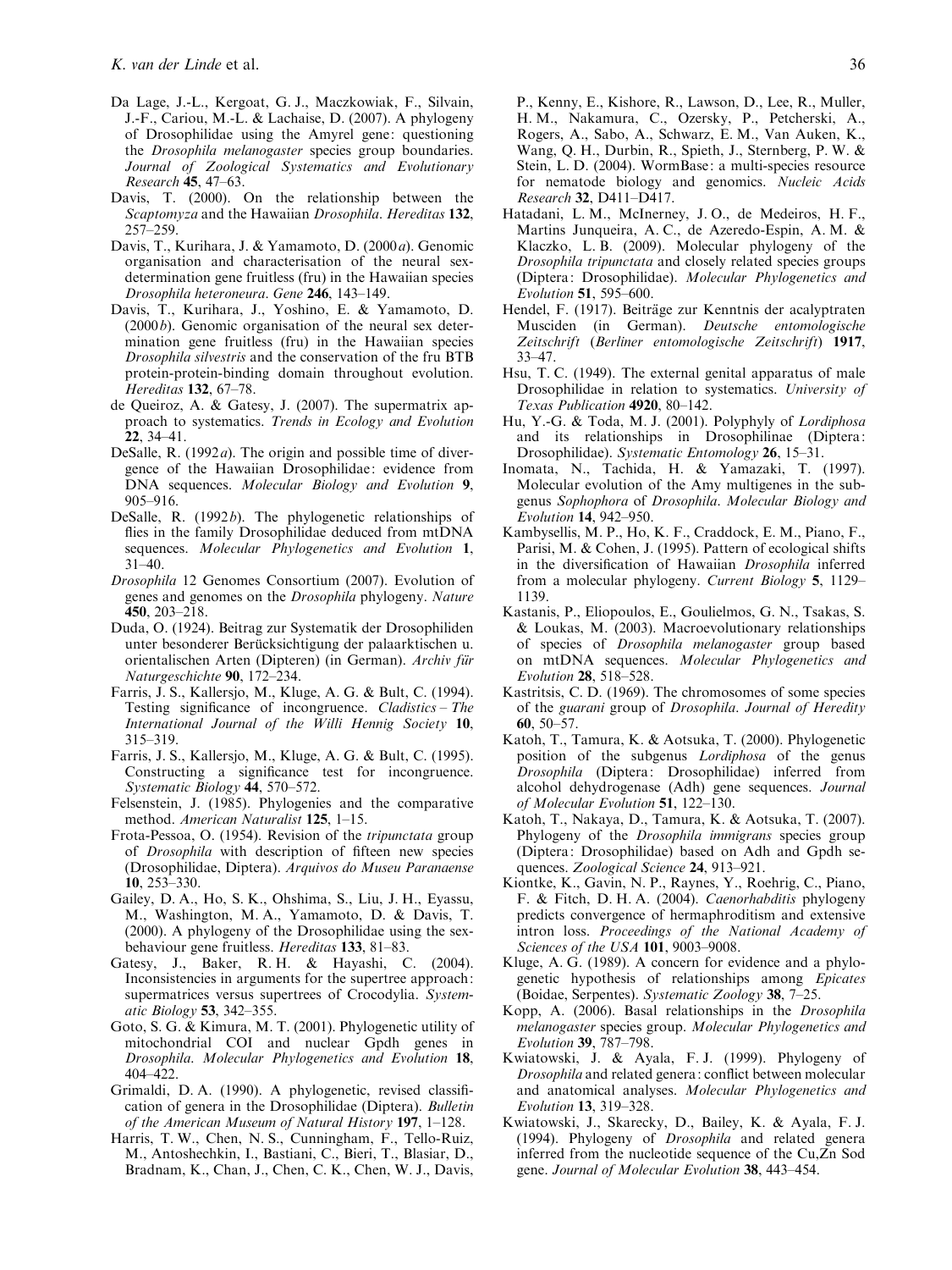- Kwiatowski, J., Krawczyk, M., Jaworski, M., Skarecky, D. & Ayala, F. J. (1997). Erratic evolution of glycerol-3 phosphate dehydrogenase in Drosophila, Chymomyza, and Ceratitis. Journal of Molecular Evolution 44, 9–22.
- Lemmon, A. R., Brown, J. M., Stanger-Hall, K. & Lemmon, E. M. (2009). The effect of ambiguous data on phylogenetic estimates obtained by maximum likelihood and Bayesian inference. Systematic Biology 58, 130–145.
- Lewis, P. O., Holder, M. T. & Holsinger, K. E. (2005a). Polytomies and Bayesian phylogenetic inference. Systematic Biology 54, 241-253.
- Lewis, R. L., Beckenbach, A. T. & Mooers, A. Ø. (2005b). The phylogeny of the subgroups within the *melanogaster* species group: likelihood tests on COI and COII sequences and a Bayesian estimate of phylogeny. Molecular Phylogenetics and Evolution 37, 15–24.
- Maddison, D. R. & Maddison, W. P. (2005). MacClade. v. 4.08. Sunderland, MA: Sinauer Associates.
- Markow, T. A. & O'Grady, P. M. (2006). Drosophila: A Guide to Species Identification and Use. London: Elsevier.
- Mitchell-Olds, T. (2001). Arabidopsis thaliana and its wild relatives: a model system for ecology and evolution. Trends in Ecology and Evolution 16, 693–700.
- Nater, H. (1950). Der Samenpumpen-Sklerit von Drosophila als taxonomisches Merkmal. Archiv der Julius Klaus-Stiftung für Verebungsforschung, Sozialanthropologie und Rassenhygiene 25, 623–625.
- Nater, H. (1953). Vergleichend-morphologische Untersuchung des ausseren Geschlechtsapparates innerhalb der Gattung Drosophila. Zoologische Jahrbucher 81, 437–486.
- O'Grady, P. & DeSalle, R. (2008). Out of Hawaii: the origin and biogeography of the genus Scaptomyza (Diptera: Drosophilidae). Biology Letters 4, 195–199.
- O'Grady, P. M. & Kidwell, M. G. (2002). Phylogeny of the subgenus Sophophora (Diptera: Drosophilidae) based on combined analysis of nuclear and mitochondrial sequences. Molecular Phylogenetics and Evolution 22, 442–453.
- O'Grady, P. M. & Markow, T. A. (2009). Phylogenetic taxonomy in Drosophila. Problems and prospects. Fly 3,  $10-14$
- Okada, T. (1963). Law of unspecialized applied to the family Drosophilidae. *Drosophila Information Service* 38, 39.
- Okada, T. (1989). A proposal of establishing tribes for the family Drosophilidae with key to tribes and genera (Diptera). Zoological Science 6, 391–399.
- Pélandakis, M. & Solignac, M. (1993). Molecular phylogeny of Drosophila based on ribosomal RNA sequences. Journal of Molecular Evolution 37, 525–543.
- Pélandakis, M., Higgins, D. G. & Solignac, M. (1991). Molecular phylogeny of the subgenus Sophophora of Drosophila derived from large subunit of ribosomal RNA sequences. Genetica 84, 87–94.
- Perlman, S. J., Spicer, G. S., Shoemaker, D. D. & Jaenike, J. (2003). Associations between mycophagous Drosophila and their Howardula nematode parasites: a worldwide phylogenetic shuffle. Molecular Ecology 12, 237–249.
- Pitnick, S., Markow, T. & Spicer, G. S. (1999). Evolution of multiple kinds of female sperm-storage organs in Drosophila. Evolution 53, 1804–1822.
- Posada, D. & Crandall, K. A. (1998). Modeltest: testing the model of DNA substitution. Bioinformatics 14, 817–818.
- Prud'homme, B., Gompel, N., Rokas, A., Kassner, V. A., Williams, T. M., Yeh, S. D., True, J. R. & Carroll, S. B.

(2006). Repeated morphological evolution through cis-regulatory changes in a pleiotropic gene. Nature 440, 1050–1053.

- Quigley, A. K., Turner, J. M., Nuckels, R. J., Manuel, J. L., Budi, E. H., MacDonald, E. L. & Parichy, D. M. (2004). Pigment pattern evolution by differential deployment of neural crest and post-embryonic melanophore lineages in Danio fishes. Development 131, 6053–6069.
- Quigley, I. K., Manuel, J. L., Roberts, R. A., Nuckels, R. J., Herrington, E. R., MacDonald, E. L. & Parichy, D. M. (2005). Evolutionary diversification of pigment pattern in Danio fishes: differential fms dependence and stripe loss in D. albolineatus. Development 132, 89–104.
- Remsen, J. & DeSalle, R. (1998). Character congruence of multiple data partitions and the origin of the Hawaiian Drosophilidae. Molecular Phylogenetics and Evolution 9, 225–235.
- Remsen, J. & O'Grady, P. (2002). Phylogeny of Drosophilinae (Diptera: Drosophilidae), with comments on combined analysis and character support. Molecular Phylogenetics and Evolution 24, 249–264.
- Robe, L. J., Valente, V. L. S., Budnik, M. & Loreto, E. L. S. (2005). Molecular phylogeny of the subgenus Drosophila (Diptera, Drosophilidae) with an emphasis on Neotropical species and groups: a nuclear versus mitochondrial gene approach. Molecular Phylogenetics and Evolution 36, 623–640.
- Ronquist, F. & Huelsenbeck, J. P. (2003). MRBAYES3: Bayesian phylogenetic interference under mixed models. Bioinformatics 19, 1572–1574.
- Russo, C. A. M., Takezaki, N. & Nei, M. (1995). Molecular phylogeny and divergence times of drosophilid species. Molecular Biology and Evolution 12, 391–404.
- Sidorenko, V. S. (2002). Phylogeny of the tribe Steganini Hendel and some related taxa (Diptera, Drosophilidae). Far Eastern Entomologist 111, 1–20.
- Singh, N. D., Larracuente, A. M., Sackton, T. B. & Clark, A. G. (2009). Comparative genomics on the Drosophila phylogenetic tree. Annual Review of Ecology Evolution and Systematics 40, 459–480.
- Stamatakis, A., Hoover, P. & Rougemont, J. (2008). A rapid bootstrap algorithm for the RAxML web servers. Systematic Biology 57, 758–771.
- Swofford, D.L. (2002). PAUP<sup>\*</sup>. Phylogenetic Analysis Using Parsimony (\*and Other Methods). v. 4.0b10. Sunderland, MA: Sinauer Associates.
- Swofford, D. L., Olsen, G. J., Waddell, P. J. & Hillis, D. M. (1996). Phylogenetic inference. In Molecular Systematics (ed. D. M. Hillis, C. Moriz & B. K. Mable), pp. 407–514. Sunderland, MA: Sinauer Associates.
- Tarrio, R., Rodriguez-Trelles, F. & Ayala, F. J. (2001). Shared nucleotide composition biases among species and their impact on phylogenetic reconstructions of the Drosophilidae. Molecular Biology and Evolution 18, 1464–1473.
- Tatarenkov, A. & Ayala, F. J. (2001). Phylogenetic relationships among species groups of the virilis-repleta radiation of Drosophila. Molecular Phylogenetics and Evolution 21, 327–331.
- Tatarenkov, A., Kwiatowski, J., Skarecky, D., Barrio, E. & Ayala, F. J. (1999). On the evolution of Dopa decarboxylase (Ddc) and Drosophila systematics. Journal of Molecular Evolution 48, 445–462.
- Tatarenkov, A., Zurovcova, M. & Ayala, F. J. (2001). Ddc and amd sequences resolve phylogenetic relationships of Drosophila. Molecular Phylogenetics and Evolution 20, 321–325.